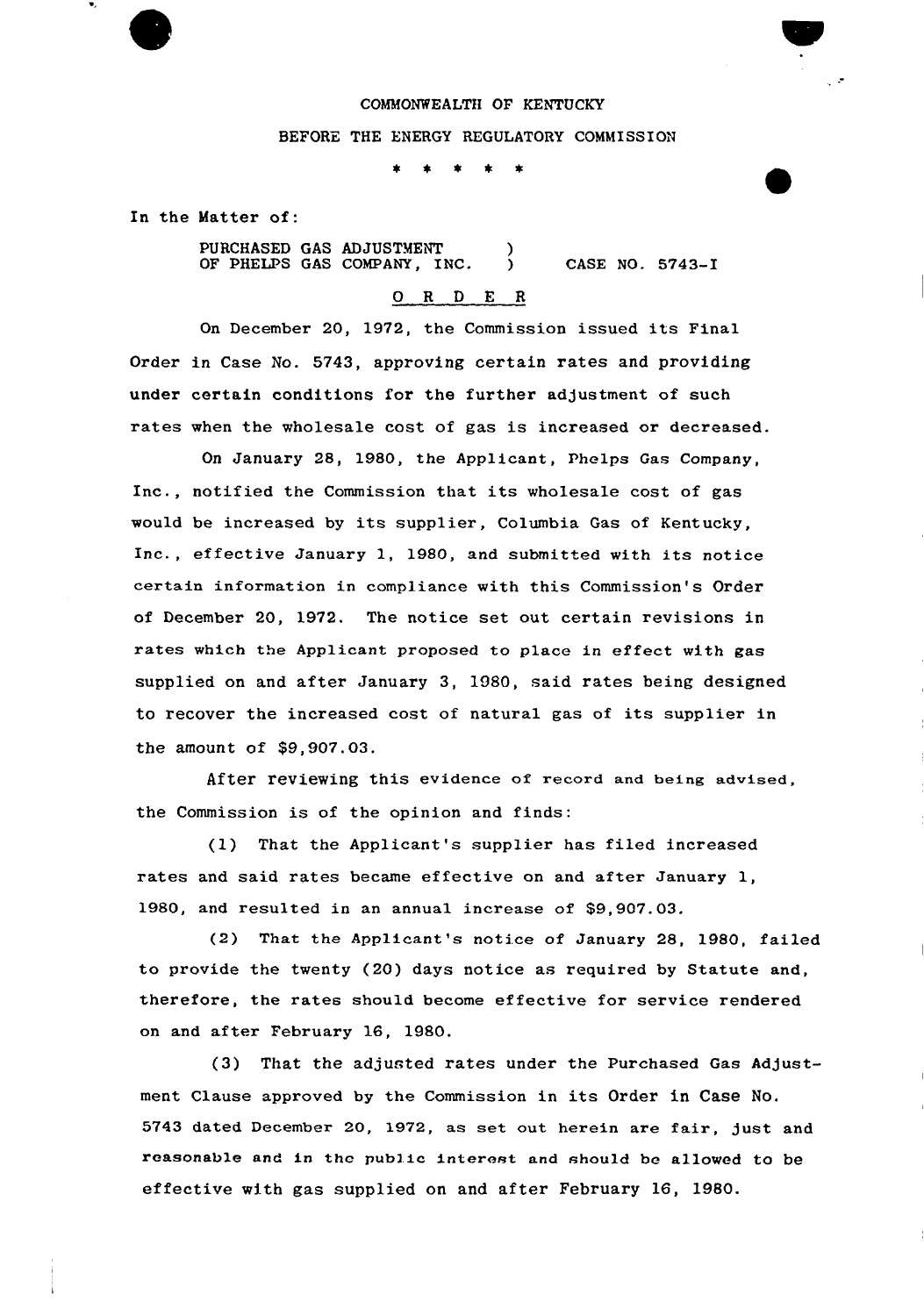IT IS THEREFORE ORDERED that the rates including the proposed Purchased Gas Adjustment be and the same are hereby approved to be effective with gas supplied on and after February 16, 1980, as set out in Appendix "A" attached hereto and made a part hereof.

IT IS FURTHER ORDERED that for the purpose of the future application of the purchased Gas Adjustment Clause of the Applicant the Base Rate for purchased gas shall be:

## Commodity

Columbia Gas of Kentucky, Inc. \$3.073 per MCF

IT IS FURTHER ORDERED that the information furnished this Commission by the Applicant on January 28, 1980, constitutes full compliance with the Commission's Order in Case No. 5743 and any other information ordinarily required to be filed under the Commission's Rules is hereby waived.

IT IS FURTHER ORDERED that within thirty (30) days after the date of this Order, the Applicant shall file with this Commission its revised tariff sheets setting out the rates approved herein

> Done at Frankfort, Kentuck<sub>Wow</sub>this 15th day of February, 1980. ENRIGY REGOLATORY COMMISSION

For the Commission

ATTEST: